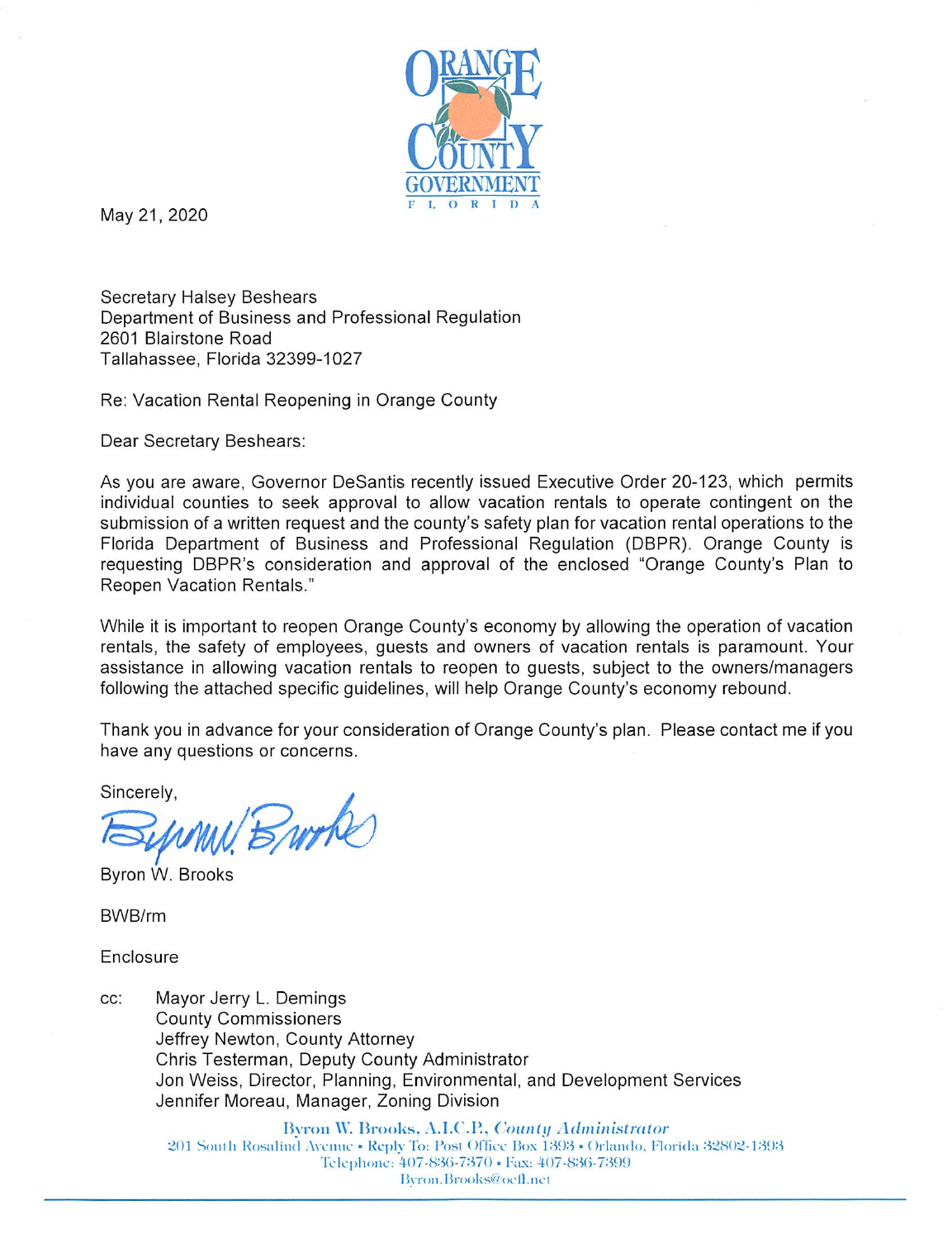## Orange County's Plan to Reopen Vacation Rentals

Management companies, rental platforms, etc. are allowed to reopen and operate only those licensed vacation rentals in communities zoned for vacation rentals, subject to the following:

All Florida Department of Business and Professional Regulation (DBPR) requirements and recommended safety measures related to vacation rentals should be followed, these may be updated from time to time.

These are recommended as minimum standards by DBPR:

- Maintain adequate time between the conclusion of a guest stay and the check-in of the next guest stay for appropriate cleaning and sanitation.
- Clean and disinfect all frequently-touched surfaces in the property between each guest stay.
- Wash all linens, dishware, and other service items available for use by guests between each guest rental.
- Provide sufficient soap and surface sanitation supplies for guests to utilize in the vacation rental property during the guest's rental period.
- Ensure adequate safety protocols are in place and publicly displayed, in line with CDC guidance, regarding shared or multi-residence amenities such as pools, gyms, and other communal spaces.

## These are listed as recommended best practices by DBPR:

- Use mobile platforms for customer service and communication with guests, including the acceptance of payments by mobile or electronic methods.
- Minimize direct guest contact with property owners or managers through remote check-in and check-out procedures.
- Post signage or other notices regarding the cleaning practices that are completed prior to each guest stay.
- Display signage or notices to guests in the rental property to frequently remind guests to take steps to prevent the spread of COVID-19, including the wiping and sanitation of touched surfaces.

## Additional Recommendations:

Maximum Occupancy and Gatherings:

• Vacation rentals may not be used for events or group gatherings that exceed maximum occupancy. Only Guests' whose names are on the reservation are authorized to stay in the home. Any Guest having events or group gatherings in the home or exceeding the numbers of authorized Guests will be immediately evicted without refund.